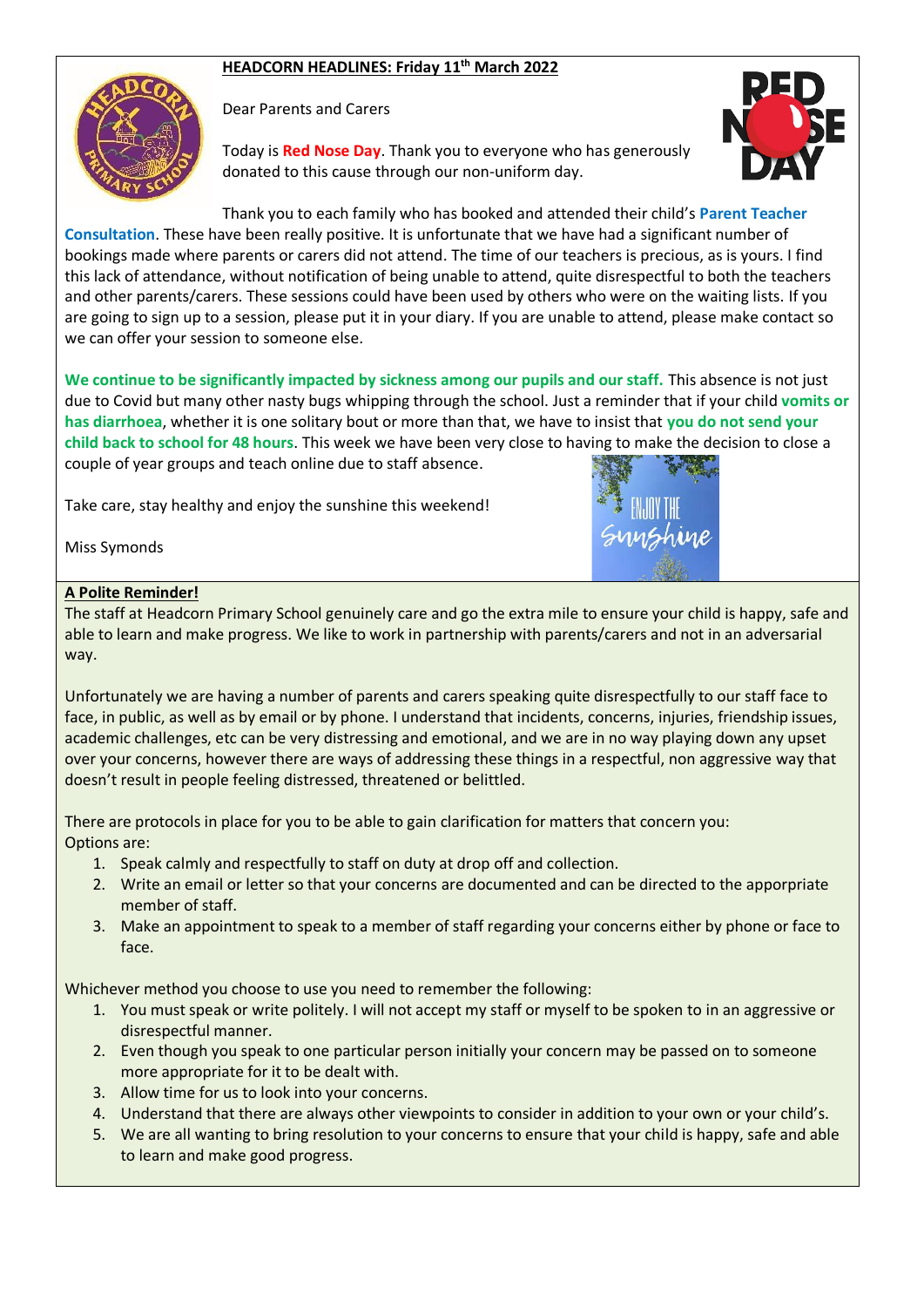## **Assemblies**



Every day the children have assemblies that are aimed at developing their understanding of the wider world, sharing our core values, and encouraging self-reflection. Next week we will be talking about the festival of Easter.



### **PTFA Update:**

**Mother Day Gifts** - Treat that special person in your life with our beautiful candle holders - please visit <https://www.headcornschoolptfa.org.uk/shop/> to order (photos on site). Sales will close midnight Monday 21<sup>st</sup> March and they will come home with children on Thursday 24<sup>th</sup> and Friday

25<sup>th</sup> March.

**Donut Sale!** On Friday 1st April we'll be selling boxes of 6 or 12 Krispy Kreme doughnuts after school to raise funds for the Year 6 end of term activities. 6 doughnuts for £5 12 doughnuts £10 **Pre-orders only** before Thursday 24th March <https://www.headcornschoolptfa.org.uk/product/krispy-kreme-boxes/>

**Coming soon** - in celebration of the Queen's Platinum Jubilee we are excited to launch our personalised Headcorn Primary tea towels with the children's self-portraits next week. More details to follow.

#### **Dates for your diary:**

**Wednesday 30th March 8pm - AGM and meeting in the school hall** Come and vote in the new committee for 2022 and have a drink with us.

#### **May Fair 2022 – Bank Holiday Monday 2nd May on Days Green 12 – 4pm**

We will be asking for volunteers to help us in the lead up and on the day. More info to follow shortly. Stalls still available.

Advert in our programme (distributed to 1500 homes in the local area) are still available. Prices start at £20. Contact [info@headcornptfa.ork.uk](mailto:info@headcornptfa.ork.uk)

#### **The Ukraine**

We understand that the news of **the war in Ukraine** and the devastating impact of this on this country's people is a challenging one for us as adults to make sense of and even more so for our children. We are using resources shared with us by the Local Authority to speak to the children at appropriate times. These website links may be of some help to those families who are having these conversations at home:

<https://www.savethechildren.org.uk/blogs/2022/how-to-talk-to-children-about-war> <https://www.bbc.co.uk/newsround/60662417>

**[War in Ukraine: What do all the words mean?](https://www.bbc.co.uk/newsround/60536983)**

**[Advice if you're upset by the news](https://www.bbc.co.uk/newsround/13865002)**

**[How to spot misleading stories online about Ukraine crisis](https://www.bbc.co.uk/newsround/60568631)**

# **Next week's curriculum overview**



**Year R Cheetah & Leopard Classes: Next Week's Curriculum Focus** English: Writing sentences using our new letter sounds Maths: Composing and decomposing numbers, understanding that a whole is made up from smaller parts

Topic: Making 3D penguins and thinking about classification facts



**Year 1 Tiger & Lynx Classes: Next Week's Curriculum Focus** English: SPaG week! Exploring spelling, punctuation and grammar in our writing Maths: Continuing on with Weight and Volume & finding out how this is measured Science: Creating a pollinators garden for Bees & exploring how flowers grow